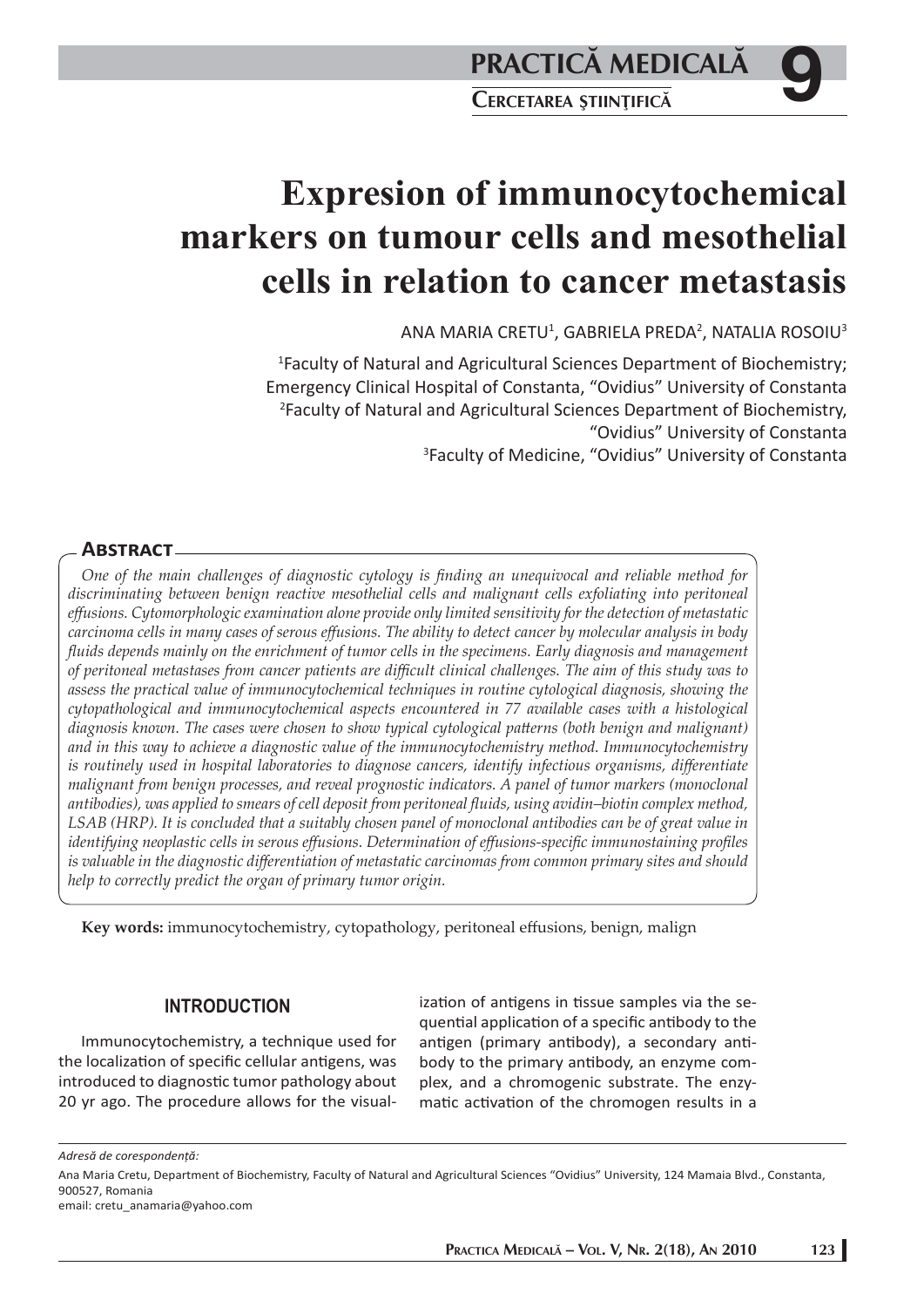visible reaction product at the antigen site, which is interpreted using a light microscope.

Various studies have shown a sensitivity of 57.3% and specificity of 89% by conventional cytology for the detection of malignant cells in effusion samples  $(1, 2)$ .

 The management of malignant ascites of unknown primary tumor is in evolution. Repeated abdominal paracentesis may be useful in reducing symptoms. Intraoperative placement of Foley's catheter for continuous drainage of malignant ascites carries a high mortality rate (3). Intraperitoneal instillation of radioisotope chromic phosphate colloid, immunotherapeutic agents such as trifunctional antibodies, endostatin adenoviral vector and triamcinolone hexacetanide have been tried. Octreotide as an agent for palliative care has also been studied (4).

Malignant peritoneal effusions contribute to considerable morbidity in cancer patients and generally portend an overall poor prognosis. Treatment of malignant peritoneal effusions is palliative, therefore, quality of life issues, as well as the risks and benefits of the therapeutic options, become more critical. Malignant ascites are defined generally as ascites containing malignant cells; therefore, in most studies, efforts have been made to detect free cancer cells in peritoneal cytology specimens. In 10-20% of cases, the primary tumor may be difficult to detect and presents as a clinical enigma (5). Ascitic fluid analysis, tumor markers, radiological imaging and even diagnostic laparoscopy may fail to detect the primary tumor. Malignant cells will be detected in ascitic fluid in nearly 40-60% of patients (6). Due to the limited survival rate, supportive and symptomatic therapy remains the mainstay of the management and an aggressive approach is not indicated. It is difficult to compare results and determine the true efficacy of different techniques and agents because endpoints and response criteria as well as the extent and method of follow-up vary. Malignant peritoneal effusions harbor tumor cells, shed from direct extension or metastatic spread, and are due to impaired reabsorption or an increased production of peritoneal fluid. Effusions in cancer patients are not always "malignant" but may be reactive due to related to comorbid conditions. Nonetheless, effusions of malignant origin are usually recurrent, cause considerable morbidity in cancer patients, and are generally associated with a poor prognosis (7).

Cytopathology is no longer simply a screening modality limited to the "Pap mills" of yore. Whether it is the detection of specific proteins/ antigens for definitive diagnoses/treatment guidance in immunotherapy, or it is "reading nucleic acids," the cytopathologist of the future will be called upon to gather and report more detailed and precise information. As we develop methods for extrapolating the secrets previously locked within the individual cells, it becomes evident that the cells were talking all along, we just did not know how to listen.

Pleura and peritoneum are common sites of metastatic tumor manifestation. The evaluation of serous effusions for metastatic carcinoma cells is critical for the therapy and for determining the prognosis of the disease. Owing to the scarcity of tumor cells in malignant effusions or morphologic similarities to reactive mesothelial cells, cytologic examination fails to detect malignant cells in approximately 40% of effusions (2). Therefore, in many cases, more invasive techniques such as biopsy, thoracoscopy or thoracotomy might be unnecessary to obtain a definitive diagnosis (8).

The rate of diagnostically equivocal effusions in routine cytology is dependent on the volume of effusion examined, type of preparation and staining, experience of the examiner, and application of ancillary methods. Peritoneal effusions are a frequently encountered clinical manifestation of metastatic disease, with breast, ovarian, and lung carcinomas and malignant mesothelioma leading the list (9).

The first report of an intraoperative examination of peritoneal cytology to detect subclinical metastases was presented in 1971. Patients with normal peritoneal cytological specimens had better survival rates than patients with abnormal findings, but only one abnormal cytologic specimen was found in early stage disease (10) Abdominal compartment syndrome and spontaneous bacterial peritonitis have been reported with untreated malignant ascites (11, 12). However, the median survival of such patients is usually measured in days.

The cytological diagnoses of serous effusions are usually made by routine cytomorphology with certainty, allowing treatment decisions. Various studies have shown a sensitivity of 57.3% and specificity of 89% by conventional cytology for the detection of malignant cells in effusion samples (2). Studies have shown that positive and negative predictive values for detection of malignancy by cytomorphology are 89.3% and 69.4% respectively. However, a grey zone always exists, where the cytopathologist encounters problems in determining the nature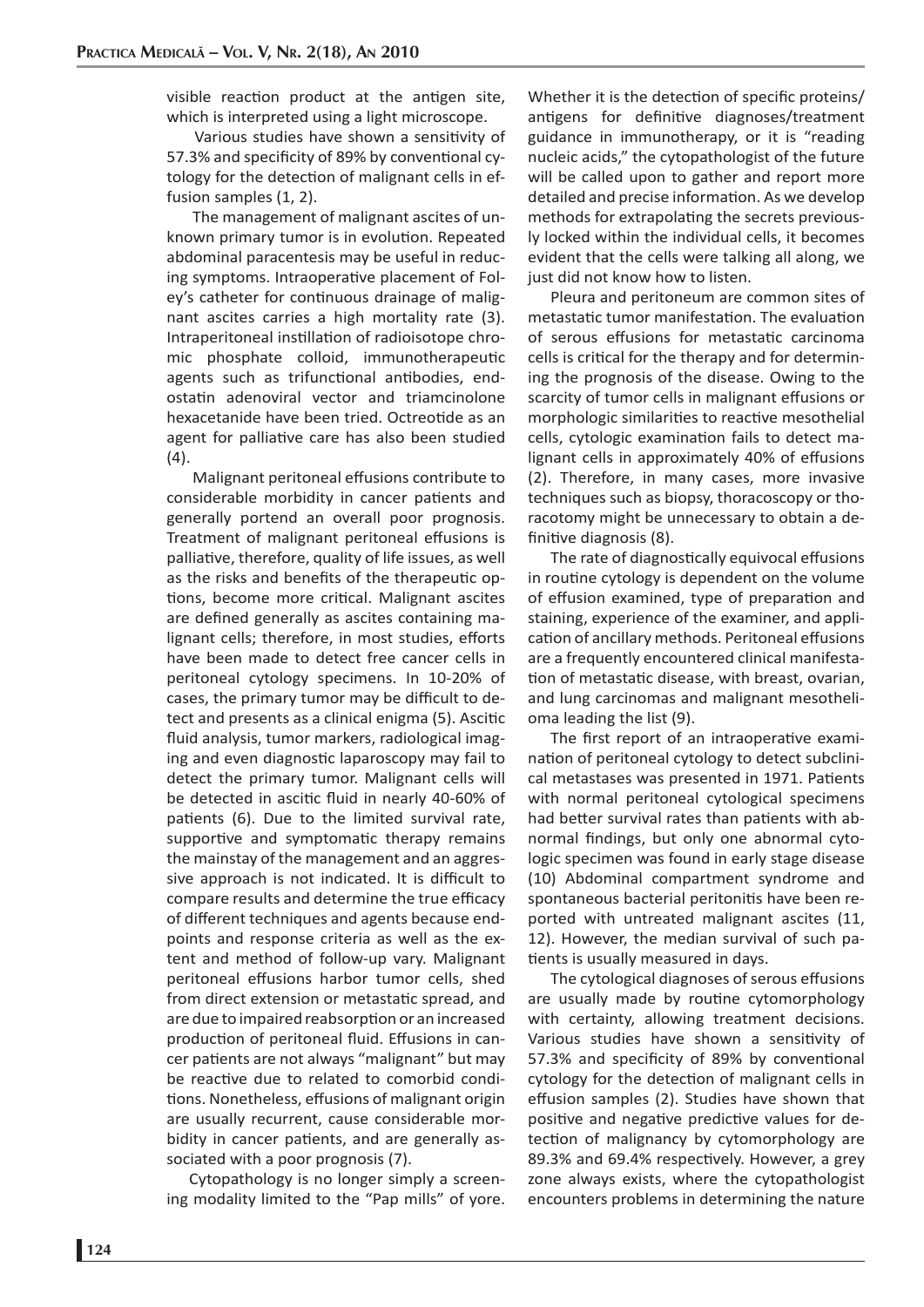of the cells whether reactive, atypical, or beyond doubt malignant (13). Therefore various ancillary techniques should be used to increase the diagnostic accuracy of malignancy in serous effusions. Primary cytomorphologic criteria of malignancy include cellular aggregates, pleomorphism (variable cellular appearance), anisocytosis (variation in cell size), anisokaryosis (variation in nuclear size), multinucleation, prominent to irregular nucleoli, increased nuclear to cytoplasmic ratio, monomorphic cellular appearance, and increased mitotic figures. Hyperplastic mesothelial cells also may exhibit anisocytosis, anisokaryosis, increased nuclear to cytoplasmic ratio, binucleate and multinucleate, and scattered mitoses. Any situation that results in fluid accumulation within the body cavities can induce mesothelial cell hyperplasia and exfoliation with an abnormal cellular morphology (14). Therefore, the differentiation between mesothelial cell hyperplasia and mesothelioma may be difficult or impossible.

#### **MATERIALS AND METHODS**

This was hospital based prospective study carried out in Emergency Clinical Contry Hospital of Constanta – Department of Pathology from September 2007 to May 2009. Clinical charts of all the patients whose peritoneal fluid samples were sent for cytological examination during the studied period, were retrieved for relevant information. Histopathologic examination of tissue was used as gold standard to diagnose malignancy, in cases where this was available. Follow-up data were obtained from the Tumor Registry of ECCHC.

The studied material consisted out of 77 body cavity fluid specimens (peritoneal effusions), produced in various malignant and benign conditions, from 45 (58,44%) women and 32 (41,55%) men. The majority of carcinomas were ovarian carcinomas ( $n = 18$ ) with the remaining specimens histological diagnosed as gastrointestinal carcinoma ( $n = 9$ ), pulmonary carcinoma ( $n = 4$ ), breast carcinoma ( $n = 3$ ) and peritoneal mesothelioma (n = 2). The histologic grade was excluded. Paracentesis was done, largely for symptomatic relief. If no fluid was present, the peritoneal cavity was lavaged with saline solution, and the fluid was then collected for analysis. Effusions were submitted for routine diagnostic purposes and the diagnoses were established by evaluation of smears. Confirmation of the origin of carcinoma was difficult to be made from the effusion cytology.

May-Grunwald-Giemsa and Papanicolaou stained slides were prepared from sediment obtained by centrifuging the peritoneal liquid samples at 1500 rpm for 5 minutes, using Shandon Cytospin preparations. The cytologic diagnosis was supported subsequently by immunocytologic staining with the specific antibodies.

Immunostaining was performed using the avidin-biotin complex method LSAB (HRP). After centrifugation the samples at 3000 rpm for 20 minutes, immunocytochemical labelling was performed on unstained smears. Provided the smears were well air-dried (for at least 14 hr) prior to immersion in 100% ethanol, there was no need to employ adhesive-coated glass slides. Enzymes are the most widely used labels in immunohistochemistry and incubation with a chromogen using a standard histochemical method creates colorimetric (brown) reaction (15), end-product suitable for the light microscope (NIKON Digital Camera DN100, Japan, x20, x40 si x100.) For dilution of concentrated antibody was used Antibody diluent (code S2022). Endogenous peroxidase activity was blocked using a hydrogen peroxide block (Dako REAL, Peroxidase -Bloking Solution, code S2023) for 10 min at 37°C, and then the slides were washed with distilated water and phosphatebuffered saline PBS (pH  $7,4-7,6$ ) several times afterward. The visualisation of the antibody was made with Epitope Retrieval Solution at 95-970C in incubation container, for 30 minutes. The antibody was incubated at room temperature for 30 min in a humidified environment. A polymer-labeled secondary antibody (Dako HRP) was applied for 30 min followed by incubation with 3,3`-diaminobenzidine tetrahydrochloride in organic solvent (DAB Chromogen) as a chromogen and then counterstaining with hematoxylin or Giemsa.

Visualization was achieved by using the EnVision+ peroxidase system (DAKO). Staining was considered positive only when unequivocally localized to the cell membrane in a linear pattern. Staining extent was scored on a scale of 0 through 3, as follows: score 0: staining of 0-10% cells (no staining) (-); score 1: staining of 11-40% cells  $(1+)$ ; score 2: staining of 41-80% cells  $(2+)$ ; score 3: staining of 81-100% cells (3+). Slides considered as "positive" were graded for granular cytoplasmic staining that was distinct and clearly stronger than background staining. Identifying such staining in at least 5% of tumor cells rendered the case positive. The intensity of staining was also scored on a categorical scale from 0 to 3: 0 indicated absent; 1+, very weak,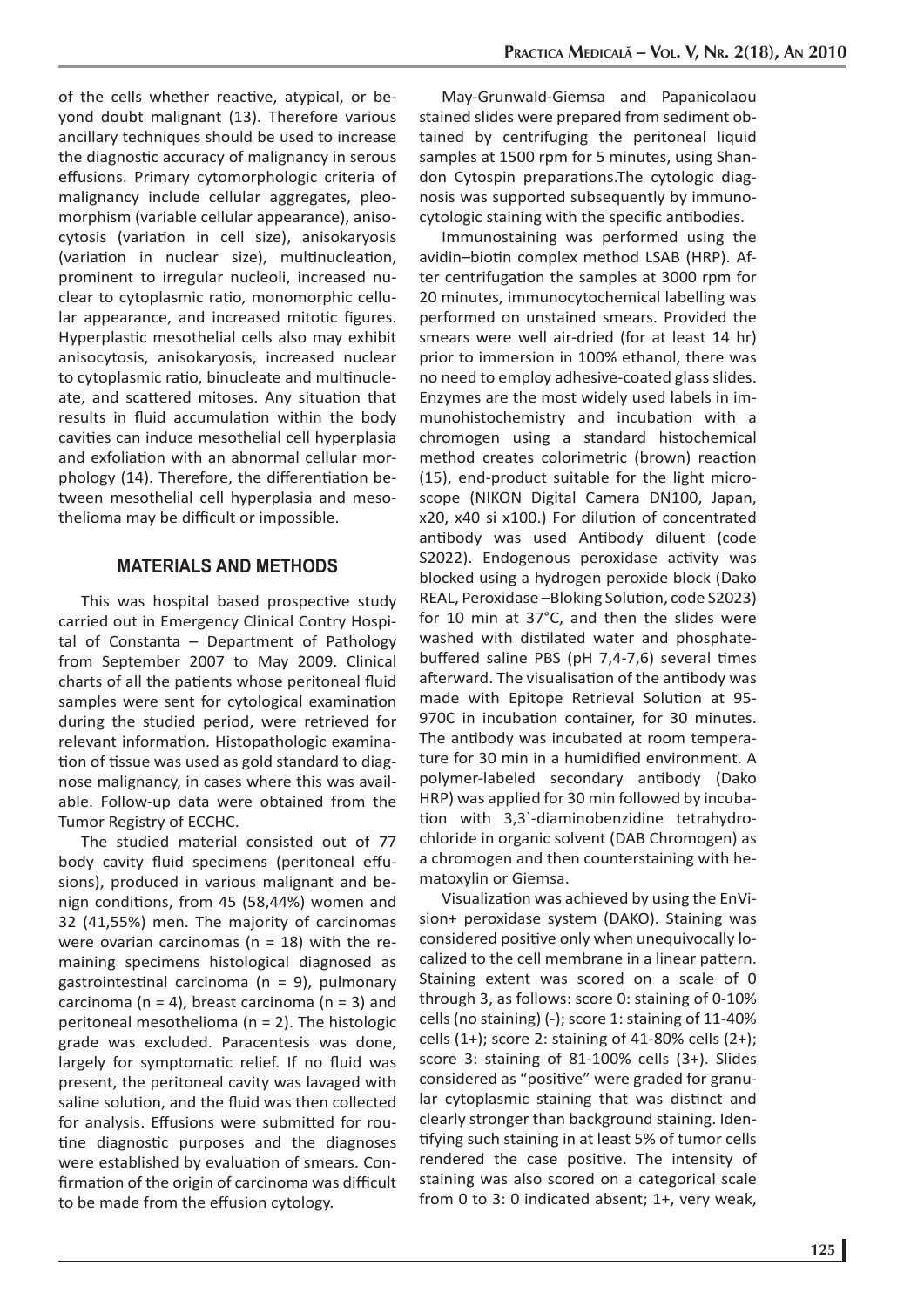dubious staining; 2+, definite, mild, or moderate staining; 3+, definite, strong staining. Staining that was not unequivocally distinct from background staining was considered negative.

All 77 effusions were immunohistochemically analyzed for cytokeratin AE1/AE3, EMA, CEA, Calretinin, anti-human epithelial antigen, N-Cadherina, Desmina, Citokeratinele 5/6, Vimentina and CA125 expression using a manual method for staining. All antibodies were monoclonal mouse and purchased from DakoCytomation (Denmark). Details on the immunocytochemical tehnique, antibodies dilution and expression are shown in Table 1.

To estimate the accuracy of the immunocytochemical assay for diagnostic purposes, statistical analysis was performed using the two-tails unpaired t-test, determining the values of p. We considered the significant association when p<0.05.The t-test was used to assess the correlation of tumour marker concentrations in serous effusion fluid and positive immunocytochemical findings. For statistical analyses, only those cases with more than 11% (1+, 2+ or 3+) of tumor cells exhibiting definite staining were considered positive. Representative images of positive staining are illustrated in Figure 1, 2, 3, 4, 5, 6.

## **RESULTS**

Histological examination had been performed in all patients. In all cases, the origin of the neoplasm (primary site of the carcinoma) was clearly established. Clinical diagnoses and site of neoplasm associated with peritoneal effusions of all patients are detailed in Table 2.

In 85, 71% of cases the cytological diagnoses provide a certain diagnostic. The findings were recorded as "positive", "negative", or "suspicious" for the presence of malignant cells. Malignant cells were recognised morphologically in 27 of 36 (75%) specimens from patients with carcinomas, and ½ of mesotheliomas. In all other malignant cases the diagnosis of "suspicious" or "negative" was recorded; in all samples from benign diseases the diagnosis was "negative", but in 2/41 benign cases the diagnosis was "suspicious". From all 36 of effusions samples associated with carcinoma, only 27 clearly established to contain neoplastic cells on routine cytological examination. In 11 cases, the corresponding specimens were been reported to contain various uncertain reactive mezothelial cells and, in that case, the cytologic diagnosis was "suspicious for malignancies". Calculating

| No. | <b>Monoclonal antibody</b>                     | <b>Clone</b>                      | <b>Dilution</b> | <b>Incubation</b><br>time<br>(minutes) | <b>Expression</b> |  |
|-----|------------------------------------------------|-----------------------------------|-----------------|----------------------------------------|-------------------|--|
| 1.  | Pancitokeratin                                 | AE1/AE3                           | 1:50            | $20^{\circ}$                           | cytoplasmic       |  |
| 2.  | EMA(anti-human Epithelial<br>Membrane Antigen) | E <sub>29</sub>                   | Ready-to-use    | 30 <sup>°</sup>                        | cytoplasmic       |  |
| 3.  | <b>CEA</b>                                     | $II-7$                            | $1:25-1:5$      | 30 <sup>°</sup>                        | cytoplasmic       |  |
| 4.  | Calretinin                                     | DAK Calret 1                      | Ready-to-use    | 20'                                    | nuclear           |  |
| 5.  | anti-human epithelial<br>antigen               | BerEP4                            | 1:100           | 30 <sup>°</sup>                        | membrane pattern  |  |
| 6.  | N-Cadherina                                    | <b>NCH-38</b>                     | ready-to-use    | 20 <sup>°</sup>                        | membrane pattern  |  |
| 7.  | Desmina                                        | D33                               | 1:50            | 30 <sup>°</sup>                        | cytoplasmic       |  |
| 8.  | Citokeratinele 5/6                             | D <sub>5</sub> /16 B <sub>4</sub> | 1:50            | 30 <sup>°</sup>                        | cytoplasmic       |  |
| 9.  | Vimentina                                      | Vim 3B4                           | 1:100           | 30 <sup>°</sup>                        | cytoplasmic       |  |
| 10. | CA125                                          | OC125                             | 1:100           | 30 <sup>°</sup>                        | cytoplasmic       |  |

*Table 1. Details on the immunocytochemical tehnique, anti bodies diluti on and expression*

 *Table 2. Cytological diagnoses and site of neoplasm associated with peritoneal eff usions*

| Primary site of the<br>carcinoma                      | <b>Benign</b><br>cases | Ovarian<br>carcinoma | Gastrointestinal<br>carcinoma | <b>Breast</b><br>carcinoma | <b>Pulmonary</b><br>carcinoma | Malignant<br>mesothelioma |
|-------------------------------------------------------|------------------------|----------------------|-------------------------------|----------------------------|-------------------------------|---------------------------|
| Cytologic diagnosis of<br>"positive" for malignancies | 0/41                   | 15/18                | 7/9                           | 2/3                        | 2/4                           | 1/2                       |
| Cytologic diagnosis of<br>"suspicious"                | 2/41                   | 3/18                 | 2/9                           | 1/3                        | 2/4                           | 1/2                       |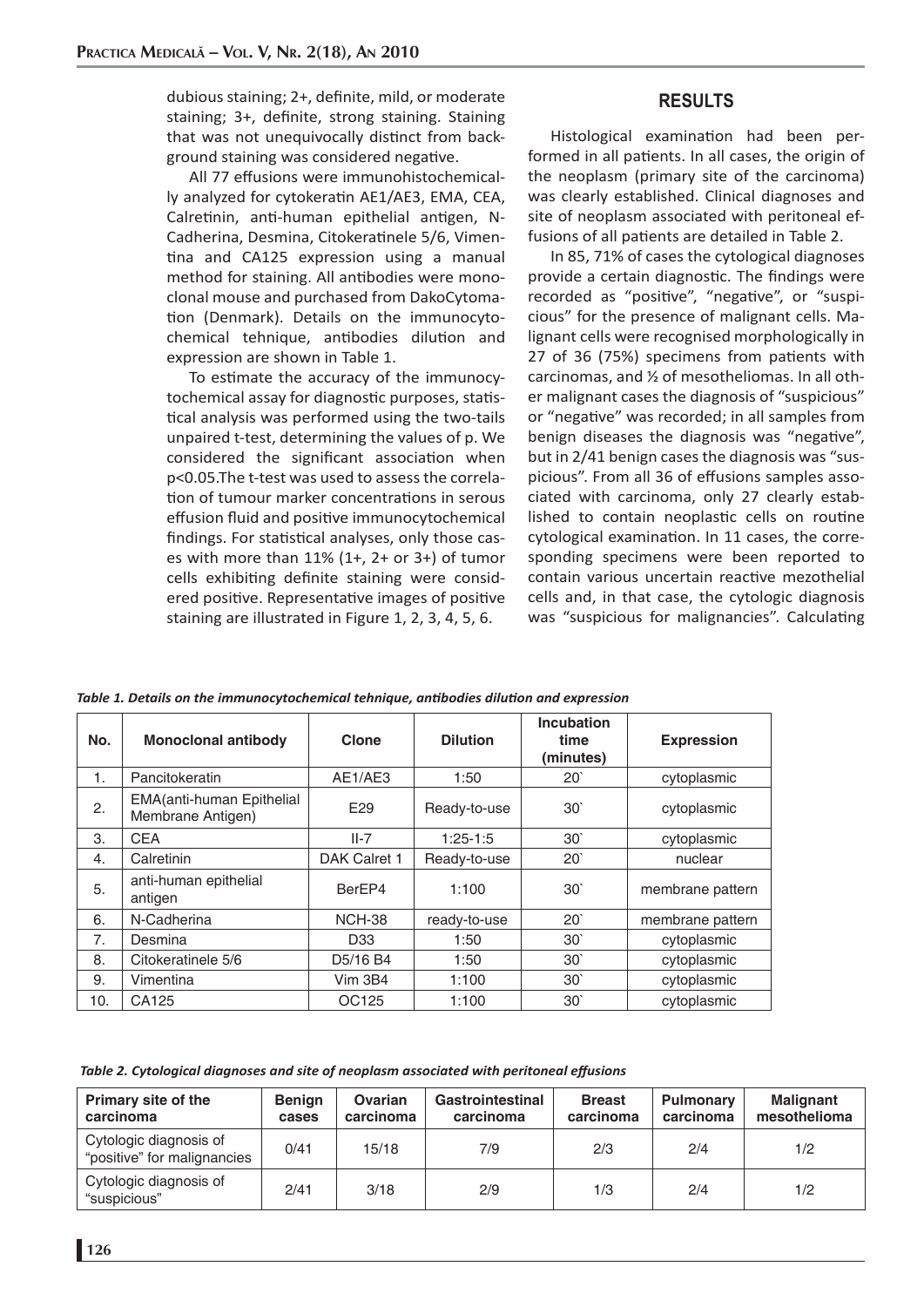the mean and standard deviation from the three cytologic formulas, we didn't found any semnificative differences between them (p>0,05).

The Giemsa-stained cytological smears from benign cases were reviewed and in 2/41 samples it was possible to detect reactive mesothelial cells, bringing the suspicious of malignant disease. Therefore, the use of cytologic inspection at the incipient effusions examination not only provide in 85, 71% cases a certain diagnostic but also can detect a suspicious effusion that can be associate to a malignancy.

The immunocytochemical assessment, made by the ten monoclonal antibodies studied, on benign peritoneal effusions (no. 41) associated to non-malignant pathology had the following results: vimentin and citokeratin AE1/AE3 expression showed three patterns of positivity  $(1+, 2+$  and  $3+)$  for more than 50% of cases (22/41, 53,65% for AE1/AE3 and 26/41, 63,41 for vimentin ) (Table 3). BerEP4, N-Cadherin and calretinin did not stain any cells in all benign effusions (percentage of negative staining 100%).

| Table 3. Immunoreactions in benign cases (No.41) |  |  |
|--------------------------------------------------|--|--|
|--------------------------------------------------|--|--|

| <b>Staining</b><br>intensity | AE1/AE3 | Calretinin | <b>EMA</b> | Ck5/6 | <b>CEA</b> | N-Cadherin | Vimentin | <b>Desmin</b> | Ber-EP4 | <b>CA125</b> |
|------------------------------|---------|------------|------------|-------|------------|------------|----------|---------------|---------|--------------|
| Score $0$ (-)                | 19      | 41         | 40         | 22    | 39         | 41         | 15       | 35            | 41      | 39           |
| $Score1:(+)$                 |         |            |            | 6     | 0          |            | 12       |               |         |              |
| Score $2:(++)$               | 10      |            |            | 8     | 0          |            | 6        |               |         |              |
| Score $3:(++)$               | $\circ$ |            |            | 5     | ◠          |            |          |               |         |              |

*Table 4. Immunoreacti ons on peritoneal eff usions associated with ovarian carcinoma (No.18)*

| <b>Staining</b><br>intensity | AE1/AE3 | <b>Calretinin</b> | <b>EMA</b> | Ck5/6 | <b>CEA</b> | N-Cadherin | Vimentin | <b>Desmin</b> | Ber-EP4 | CA125 |
|------------------------------|---------|-------------------|------------|-------|------------|------------|----------|---------------|---------|-------|
| Score $0$ (-)                |         | 18                |            | 8     | っ          | 16         | 12       |               | 10      |       |
| $Score1:(+)$                 |         |                   |            |       |            |            |          |               |         |       |
| Score $2:(++)$               |         |                   |            |       | C          |            |          |               |         |       |
| Score $3:(++)$               | 8       |                   | 10         | 8     | ◠          |            |          |               |         |       |

*Table 5. Immunoreacti ons on peritoneal eff usions associated with gastrointesti nal carcinoma (GI) (No.9)*

|                          | AE1/AE3 | Calretinin | <b>EMA</b> | <b>Ck5/6</b> | <b>CEA</b> | N-Cadherin | Vimentin | <b>Desmin</b> | $Ber-EP4$ | <b>CA125</b> |
|--------------------------|---------|------------|------------|--------------|------------|------------|----------|---------------|-----------|--------------|
| Score 0 (-)              |         |            |            |              |            |            |          |               |           |              |
| $Score1:(+)$             |         |            |            |              |            |            |          |               |           |              |
| $\vert$ Score 2: $(++)$  |         |            |            |              |            |            |          |               |           |              |
| $\vert$ Score 3: $(+++)$ |         |            |            |              |            |            |          |               |           |              |

*Table 6. Immunoreacti ons on peritoneal eff usions associated with breast carcinoma (No.3)*

|                 | AE1/AE3 | <b>Calretinin</b> | <b>EMA</b> | Ck5/6 | <b>CEA</b> | N-Cadherin I | Vimentin | Desmin   Ber-EP4   CA125 |  |
|-----------------|---------|-------------------|------------|-------|------------|--------------|----------|--------------------------|--|
| Score 0 (-)     |         |                   |            |       |            |              |          |                          |  |
| $Score1:(+)$    |         |                   |            |       |            |              |          |                          |  |
| Score $2:(++)$  |         |                   |            |       |            |              |          |                          |  |
| Score $3:(+++)$ |         |                   |            |       |            |              |          |                          |  |

*Table 7. Immunoreacti ons on peritoneal eff usions associated with pulmonary carcinoma (No.4)*

|                 | AE1/AE3 | <b>Calretinin</b> | <b>EMA</b> | Ck5/6 | <b>CEA</b> | N-Cadherin I | Vimentin   Desmin   Ber-EP4 |  | <b>CA125</b> |
|-----------------|---------|-------------------|------------|-------|------------|--------------|-----------------------------|--|--------------|
| Score $0$ (-)   |         |                   |            |       |            |              |                             |  |              |
| $Score1:(+)$    |         |                   |            |       |            |              |                             |  |              |
| Score $2:(++)$  |         |                   |            |       |            |              |                             |  |              |
| Score $3:(+++)$ |         |                   |            |       |            |              |                             |  |              |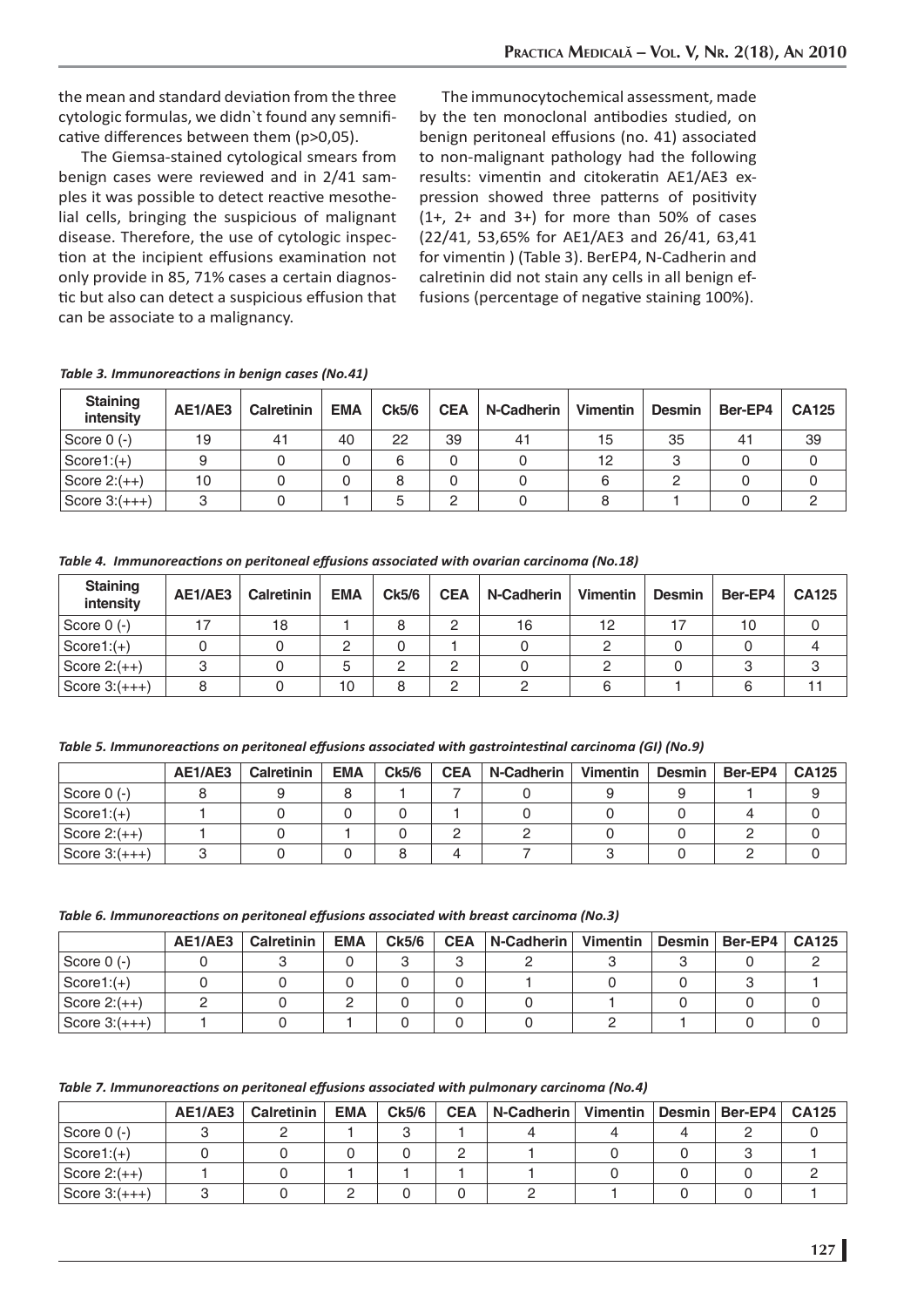|                |  |  | AE1/AE3   Calretinin   EMA   Ck5/6   CEA   N-Cadherin   Vimentin   Desmin   Ber-EP4 |  | <b>CA125</b> |
|----------------|--|--|-------------------------------------------------------------------------------------|--|--------------|
| Score 0 (-)    |  |  |                                                                                     |  |              |
| $Score1:(+)$   |  |  |                                                                                     |  |              |
| Score $2:(++)$ |  |  |                                                                                     |  |              |
| Score $3:(++)$ |  |  |                                                                                     |  |              |

*Table 8. Immunoreacti ons on peritoneal eff usions associated with malignant mesotheliomas (No.2)*



*Figure 1. Metastati c breast carcinoma cell present in peritoneal eff usions, positi ve membrane patt ern immunostaining for BerEP4 (LSAB tehnique, haematoxylin counterstain, original magnifications 400x).* 



Figure 4. Positive cytoplasmic immunostaining for vi*menti n; large binucleate cell (LSAB tehnique, haematoxylin counterstain, original magnifications 400x).* 



**Figure 2. Immunocytochemical reactivity of monoclo***nal anti body N-Cadherin (positi ve membrane expresion) (LSAB tehnique, haematoxylin counterstain, original magnifi cati ons 400x).*



**Figure 5. Diffuse moderately positive cytoplasmic im***munostaining for desmin (LSAB tehnique, haematoxylin counterstain, original magnifications 400x).* 



Figure 3. Positive cytoplasmic immunostaining for vi*menti n; large binucleate cell (LSAB tehnique, haematoxylin counterstain, original magnifications 400x).* 



Figure 6. Immunocytochemical reactivity of mono*clonalanti body CA125 ( positi ve cytoplasmic immunostaining)(LSAB tehnique, haematoxylin counterstain, original magnifi cati ons 400x)*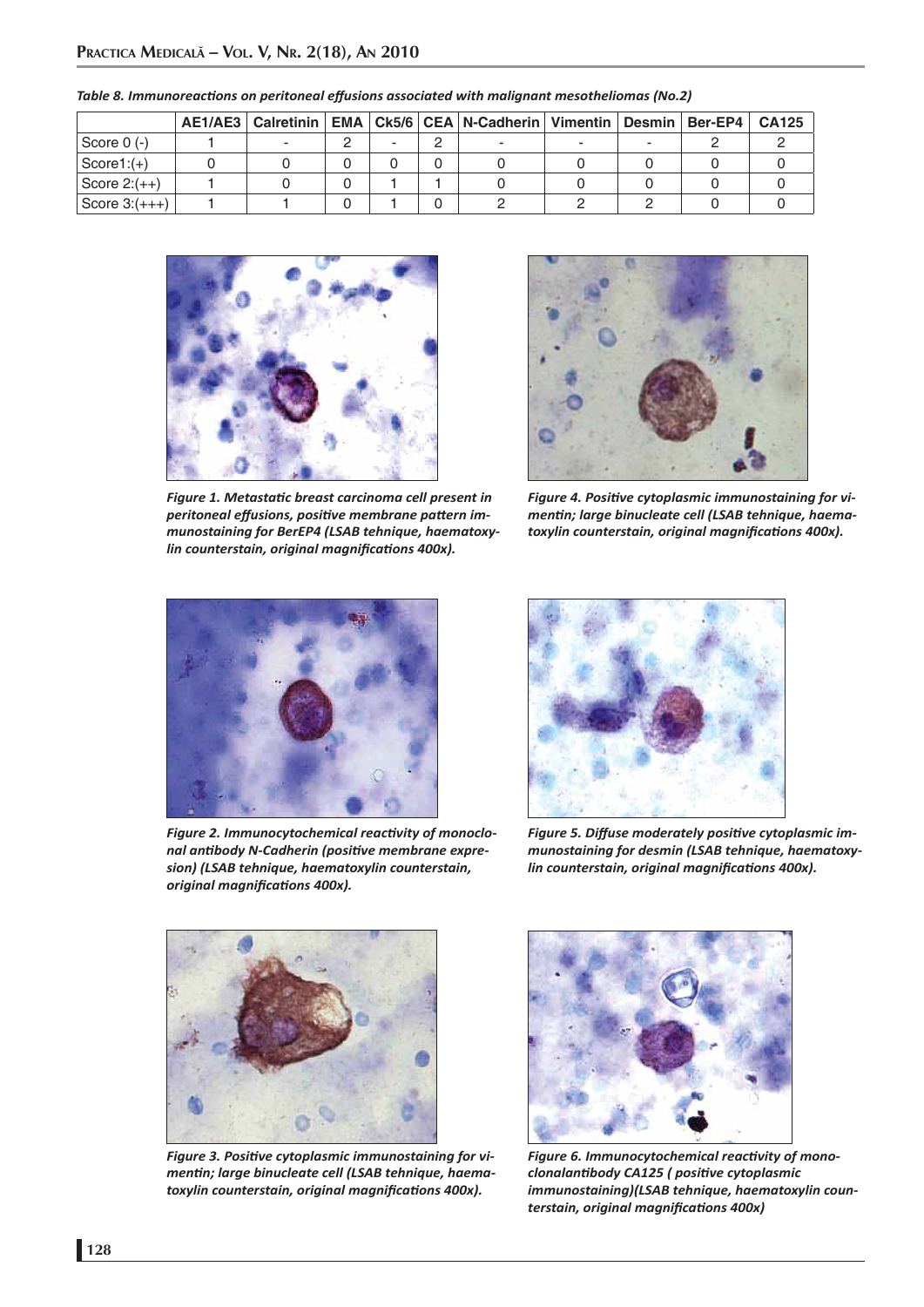In two cases (considered "suspicious for malignancy" after conducting the citology method), the immunocytochemical staining had revealed more than 11% of reactive mesothelial cells labeled with each of the two monoclonal antibodies (CEA and CA125) and one were also positive for EMA. The both cases were positive in metastases or final stages, so a significant correlation was found between the expression of this mentioned markers and tumor stage ( $p < 0.01$ ).

Peritoneal effusions - specific immunostaining profiles using multiple markers provided high sensitivity, specificity, and positive predictive value in detecting primary carcinomas, as follows: ovarian carcinoma (CA125+/BerEP4+/ Desmin-/Vimentin-/N-Cadherin-/CEA-/CK5/6+/ EMA+/Calretinin-/PanCKAE1/AE3-), gastrointestinal tract carcinoma (CA125 -/BerEP4+/Desmin-/Vimentin-/N-Cadherin+/CEA+/CK5/6+/ EMA-/Calretinin-/ PanCKAE1/AE3-), breast carcinoma (CA125 -/ BerEP4+/Desmin-/Vimentin+/ N-Cadherin-/CEA-/CK5/6-/EMA+/Calretinin-/ PanCKAE1/AE3+), pulmonary carcinoma (CA125 +/BerEP4+/Desmin-/Vimentin-/N-Cadherin+/ CEA+/CK5/6-/EMA+/Calretinin-/PanCKAE1/ AE3-), malignant mesothelioma (CA125-/ BerEP4- /Desmin+/Vimentin+/N-Cadherin+/CEA-/ CK5/6+/EMA-/Calretinin+/PanCKAE1/AE3+) (Table 9).

Overall, these combined phenotypes correctly predicted the tester samples (metastatic carcinomas with known primaries) in 94,80% of cases (Table 10).

Benign peritoneal effusions can be discriminate from malignant effusions associated with ovarian carcinoma using 3 immunocytochemical markers: CA125, BerEP4 and EMA; from gastrointestinal carcinoma with BerEP4, vimentin, N-Cadherin and CEA; from breast carcinoma with BerEP4, ck5/6 and EMA; from pulmonary carcinoma with CA125, BerEP4, vimentin, N-Cadherin, CEA, ck 5/6, EMA and panck AE1/AE3

| Table 9. Specific immunostaining profiles of peritoneal effusions using multiple markers |  |
|------------------------------------------------------------------------------------------|--|
|------------------------------------------------------------------------------------------|--|

|            |                   |                   | <b>PRM ARY SITE</b>     |                   |                   |                      |
|------------|-------------------|-------------------|-------------------------|-------------------|-------------------|----------------------|
|            | <b>BENIGN</b>     | <b>OVARIAN</b>    | <b>GASTROINTESTINAL</b> | <b>BREAST</b>     | PULM ON ARY       | <b>MAUGNANT</b>      |
|            | <b>CONDITIONS</b> | <b>CARCINOM A</b> | <b>CARCINOM A</b>       | <b>CARCINOM A</b> | <b>CARCINOM A</b> | <b>MESOTHELIOM A</b> |
| CA125      |                   | ÷                 | -                       | ۰                 | $\pm$             | -                    |
| BerEP4     | -                 | ÷                 | ÷                       | $\ddot{}$         | $\ddot{}$         |                      |
| Desmin     |                   |                   |                         |                   |                   | ÷                    |
| Vimentin   | ÷                 | ÷                 |                         | ÷                 |                   | ÷                    |
| N-Cadherin |                   | $\overline{a}$    | ÷                       | ٠                 | ÷                 | ÷                    |
| <b>CEA</b> |                   |                   | ÷                       |                   | ÷                 |                      |
| Ck5/6      |                   | +                 | ÷                       |                   |                   | $\ddot{}$            |
| <b>EMA</b> | -                 | ÷                 | ٠                       | $\pm$             | $\pm$             |                      |
| Calretinin |                   |                   |                         |                   |                   | ÷                    |
| PanCK      | +                 | +                 | ÷                       | ٠                 |                   | ÷                    |

| <b>Actual Primary</b><br><b>Site</b> | <b>Predicted Primary Site</b> |                      |                               |                            |                        |                                  |
|--------------------------------------|-------------------------------|----------------------|-------------------------------|----------------------------|------------------------|----------------------------------|
|                                      | <b>Benign</b><br>conditions   | Ovarian<br>carcinoma | Gastrointestinal<br>carcinoma | <b>Breast</b><br>carcinoma | Pulmonary<br>carcinoma | <b>Malignant</b><br>mesothelioma |
| Benign<br>conditions (41)            | 39                            | $\Omega$             | 0                             | 0                          | 0                      | 0                                |
| Ovarian<br>carcinoma (18)            | 0                             | 17                   | 0                             | 0                          | $\Omega$               | 0                                |
| Gastrointestinal<br>carcinoma (9)    | ი                             |                      | 9                             |                            |                        | 0                                |
| <b>Breast</b><br>carcinoma(3)        |                               | $\Omega$             | 0                             | 2                          | O                      | 0                                |
| Pulmonary<br>carcinoma(4)            | ሰ                             | $\Omega$             | 0                             |                            | 3                      | 0                                |
| Malignant<br>mesothelioma(2)         |                               | U                    | 0                             | ი                          |                        | 2                                |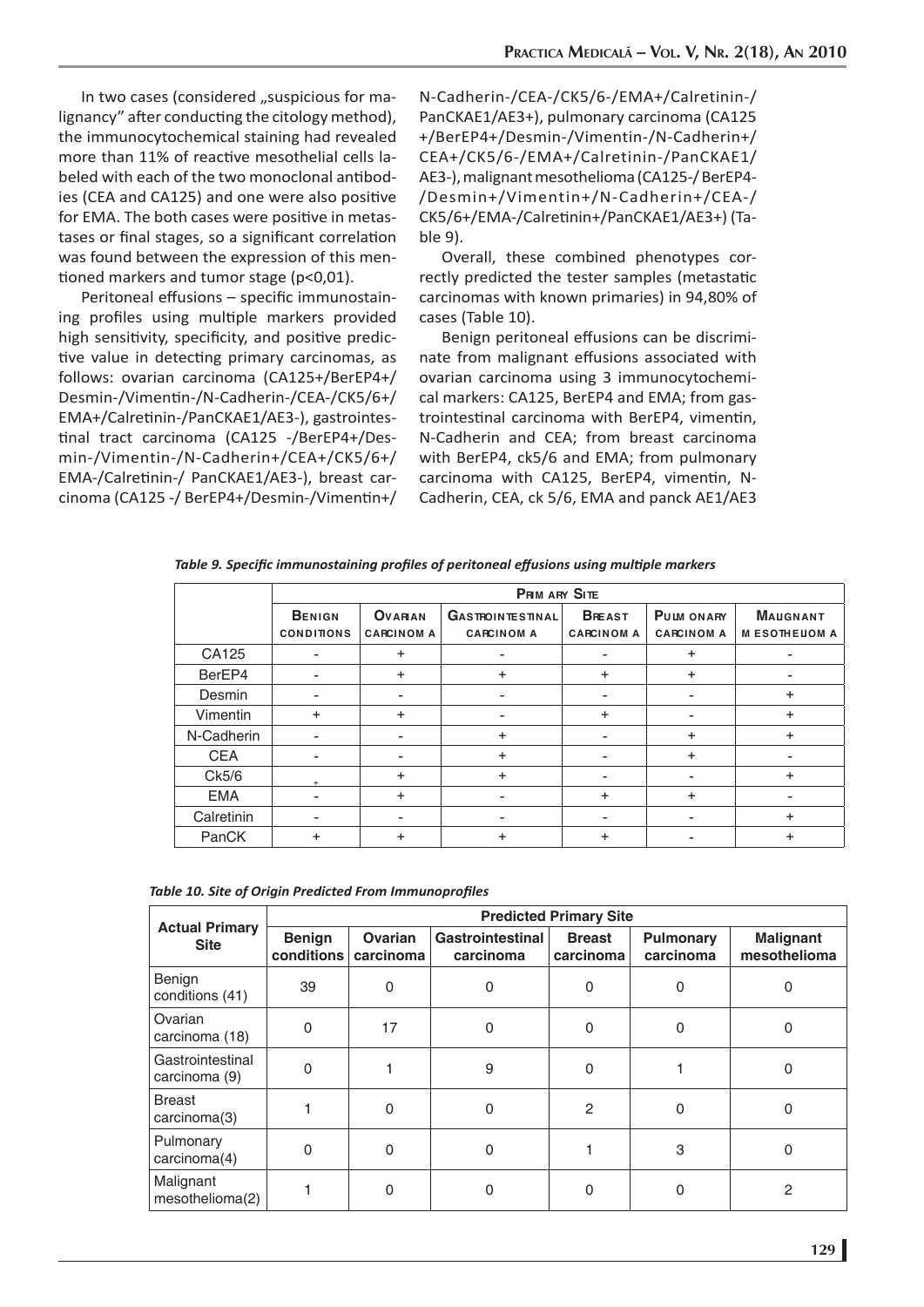and from malignant mesothelioma with N-Cadherin, desmin and calretinin.

Most ovarian carcinomas can be discriminated with high probability from: gastrointestinal carcinomas using a panel of 5 antibodies directed against CA125, N-Cadherin, vimentin, CEA and EMA; from breast carcinomas using 2 antibodies directed against CA125 and ck5/6; from pulmonary carcinomas using a panel of 5 antibodies directed against N-Cadherin, vimentin, CEA, AE1/AE3 and ck5/6; from malignant peritoneal mesothelioma using a panel of 6 antibodies directed against CA125, BerEP4, desmin, N-Cadherin, EMA and calretinin.

Most gastrointestinal tract carcinomas can be discriminated with high probability from: breast carcinomas using a panel of 5 antibodies directed against N-Cadheri, CEA, ck5/6, EMA and vimentin; from pulmonary carcinoma with CA125, ck 5/6, EMA and panck AE1/AE3; from malignant mesothelioma with BerEP4, vimentin, desmin, CEA and calretinin.

Breast carcinomas can be discriminated with high probability from: pulmonary carcinomas using a panel of 5 antibodies directed against CA125, N-Cadherin, CEA, vimentin and panck AE1/AE3; from malignant mesothelioma with BerEP4, desmin, vimentin, CEA, N-Cadherin, ck 5/6, EMA, panck AE1/AE3 and calretinin.

Pulmonary carcinomas can be discriminated with high probability from malignant mesothelioma using a panel of 9 antibodies directed against CA125, BerEP4, vimentin, desmin, CEA, ck 5/6, EMA, calretinin and panck AE1/AE3.

Since the use of all monoclonal antibodies studied would require, for there frequently use in a cytopathology laboratory, quite expensive costs, we select five of the most important used markers with highest sensitivity in making a differentiation between malignant cells and reactive mezoteliale cells. These five markers, ranked in order of their sensitivity in differentiation, were: CEA, CA125, BerEP4, N-Cadherin and Calretinin.

#### **DISCUSSION**

Several immunocytochemical studies of peritoneal effusions have also been performed in patients diagnosed with different malignancys aiming to understand immune mechanisms underlying this disease. In his study, Ghosh et al. (16) used anti-CEA that gave positive reactions in 80% of carcinoma cases and was not seen to react with any other cell types. The anti-keratin reacted with malignant cells in only a small proportion of cases. The antibodies against epithelial intermediate filaments reacted equally strongly with benign mesothelial cells and carcinoma cells, but gave negative reactions with lymphoma cells.

The presence of desmin was also detected in benign mesothelial cells in 47 of 56 (84%) reactive cellular specimens compared with 1 of 12 (8%) malignant mesotheliomas and 2 of 98 (2%) carcinomas. N-cadherin was expressed in 48 of 56 (86%) reactive cases, 12 of 12 (100%) mesotheliomas, and 47 of 98 (48%) carcinomas. In carcinomas, N-cadherin expression was most often seen in ovarian carcinoma but was also found in other carcinomas. Calretinin, an established marker of mesothelial cells, was detected in 52 of 56 (93%) reactive specimens, 11 of 12 (93%) mesotheliomas, and 3 of 98 (3%) carcinomas. Evaluation of staining results led to reclassification of six malignant specimens as benign, whereas 17 cases diagnosed as benign and the two diagnosed as inconclusive were classified as malignant. Desmin appears to be a promising marker for the distinction between reactive mesothelium and malignant epithelial cells in terms of both specificity and sensitivity, and its complementary use with calretinin is recommended. Unlike calretinin, it may also prove valuable for the distinction between benign and malignant mesothelial cells. N-cadherin does not have a role in the distinction between mesothelial and epithelial cells. However, it may prove useful in the characterization of carcinomas of unknown origin. As has previously been shown, a significant number of diagnoses that are based on morphologic examination alone are modified after the use of a broad antibody panel (17).

Serous effusions are common clinical syndromes and can be simply divided into benign and malignant. Differentiation between two kinds of effusions is very important for diagnosis, treatment and prognostic evaluation. The cytological examination is a simple and reliable method for the diagnosis of malignant effusions, but its sensitivity is only 40-60%(18), even lower in clinical practice. Cytological examinations are based on the cellular morphology, which may raise difficulties in distinguishing carcinoma cells from reactive mesothelial cells. Sometimes, carcinoma cells without typical morphological changes or enough number could not be diagnosed cytologically. How to identify the metastatic carcinoma cells and differentiate them from reactive mesothelial cells is key to diagnosing malignant effusions (2). In the past decade, immunocytochemistry seemed to be a valuable tool in solving the problem,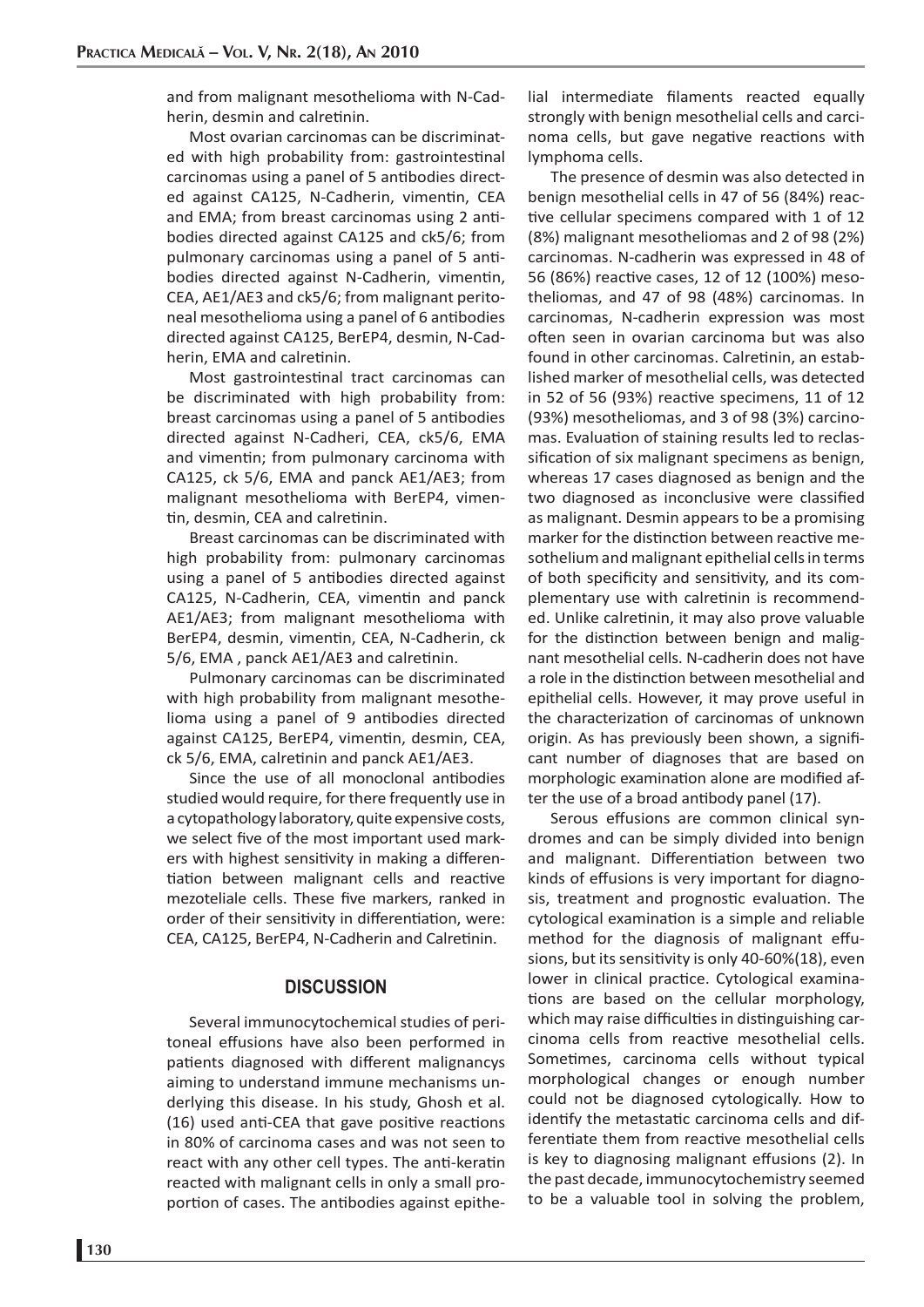with a complementary value for cytological diagnosis of malignant effusions (19).

The diagnosis of carcinoma is important because many cases are present late and this patients may have systemic problems that prevent invasive procedures to obtain diagnostic material. The cytological features on carcinoma cells are well described, but are of little use when applied to effusion cytology for example, endothelial rimming of neoplastic cell groups and intranuclear inclusions are not notable features in an ascitic fluid.

Metastatic malignancy in peritoneal effusions, shows a relatively limited range of cytological expression, and confusion with reactive mesothelial cells can be a disturbing problem. The application of a technique which is specific to the mezothelial cell is clearly a great benefit in defining the site of origin of a neoplasm.The peritoneal effusion contained single neoplastic cells and groups of neoplastic cells showing nuclear pleomorphism and granular chromatin surrounded by moderate amounts of rather granular cytoplasm.

In this study, two benign peritoneal effusions of the 41 cases immunocytochemical staining revealed previously unrecognised malignant cells. This represents an increase in diagnostic accuracy and suggests that immunocytochemical labelling should be used routinely for the examination of cytologically negative samples from patients with suspected malignant disease. After demonstrating the presence of this immunocytochemical markers in these cells we felt that the diagnosis of carcinoma in the ascitic fluid was certain.

### **CONCLUSIONS**

The cytopathological diagnosis of metastatic neoplasms is not always straightforward, especially in the absence of a clinical history of cancer. The usage of improved cytopathological criteria combined with immunocytochemistry may be of great diagnostic help in the identification of metastases. Conventional cytological examination furnishes much more information than the mere presence or absence of carcinoma cells. It provides evidence of the type of carcinoma; it sometimes permits the diagnosis of other neoplastic diseases and it often give clues to benign pathological processes. Hence it is not our opinion that immunochemistry can in any way replace this, but rather should be seen as a means of answering specific questions. It may also be added that the use of immunocytochemical techniques provides a means of objectively verifying the accuracy of the cytopathologist's opinion: this contribution to quality control in cytology may prove to be one of the most important results of the introduction of immunocytochemical techniques in this field. Immunochemistry can be used to increase the predictability of a cytology diagnosis if care is taken with the cytology sample preparation methodology and there is judicious use of select monoclonal antibody panels to support a specific cytology diagnosis. Up-to-date evidencebased antibody databases should be used when selecting antibody panels. This method is easy, rapid, reliable, and practical for the routine measurement of peritoneal effusions with small samples of biological material need for the analyses.

We feel that application of this specific technique of imunocitochemistry for a panel of monoclonal antibodys can confirm the diagnosis of a specific carcinoma on cytospin preparations of ascitic fluid, thus making further invasive diagnostic procedures unnecessary.

#### **BIBLIOGRAFIE**

- **Thunnissen FB, Peterse JL, Van Pel R, et al. 1.** Reliability of fine needle aspiration cytology for distinguishing between carcinoma, lymphoma and sarcoma: the influence of clinical information. Cytopathology 1993; 4:107.
- **Bedrossian CWM.** Malignant effusions: A **2.** multimodal approach to cytologic diagnosis. New York: Igaku-Shoin 1994; 9-1719.
- **Kuruvilla A, Busby G, Ramsewak S. 3.** Intraoperative placement of a self-retaining Foley catheter for continuous drainage of malignant ascites. Eur J Gynaecol Oncol 2002; 23(1): 68-9.
- **Jackson GL, Blosser NM:** Intracavitary **4.**

chromic phosphate (P32) colloidal suspension therapy. Cancer 1981; 48: 2596.

- **Ringenberg QS, Doll DC, Loy TS, Yarbro 5. JW.** Malignant ascites of unknown origin. Cancer 1989; 64, 3: 753-5.
- **Castaldo G, Oriani G, Cimino L, Topa M, 6. Mostarda I, Castellano L, Del Vecchio-Blanco C, Budillon G, Salvatore F, Sacchetti L.** Total discrimination of peritoneal malignant ascites from cirrhosis- and hepatocarcinomaassociated ascites by assays of ascitic cholesterol and lactate dehydrogenase. Clin Chem 1994; 40, 3: 478-83.
- **Johnson WD.** The cytological diagnosis of **7.**

cancer in serous effusion. Acta cytological 1966; 10:161-172.

- **Fenton KN, Richardson JD.** Diagnosis and **8.** management of malignant pleural effusions. Am J Surg 1995;170:69-75.
- **Redman CW, Chapman SE, Chan SY, 9. Buxton EJ, Blackledge G & Luesley DM.** Out-patient peritoneal lavage cytology in the detection of residual epithelial ovarian cancer. Cytopathology 1991; 2: 291–298.
- 10. Creasman WT & Rutlegge F. The prognostic value of peritoneal cytology in gynecologic malignant disease. Am J Obstet Gynecol 1971; 110: 773–781